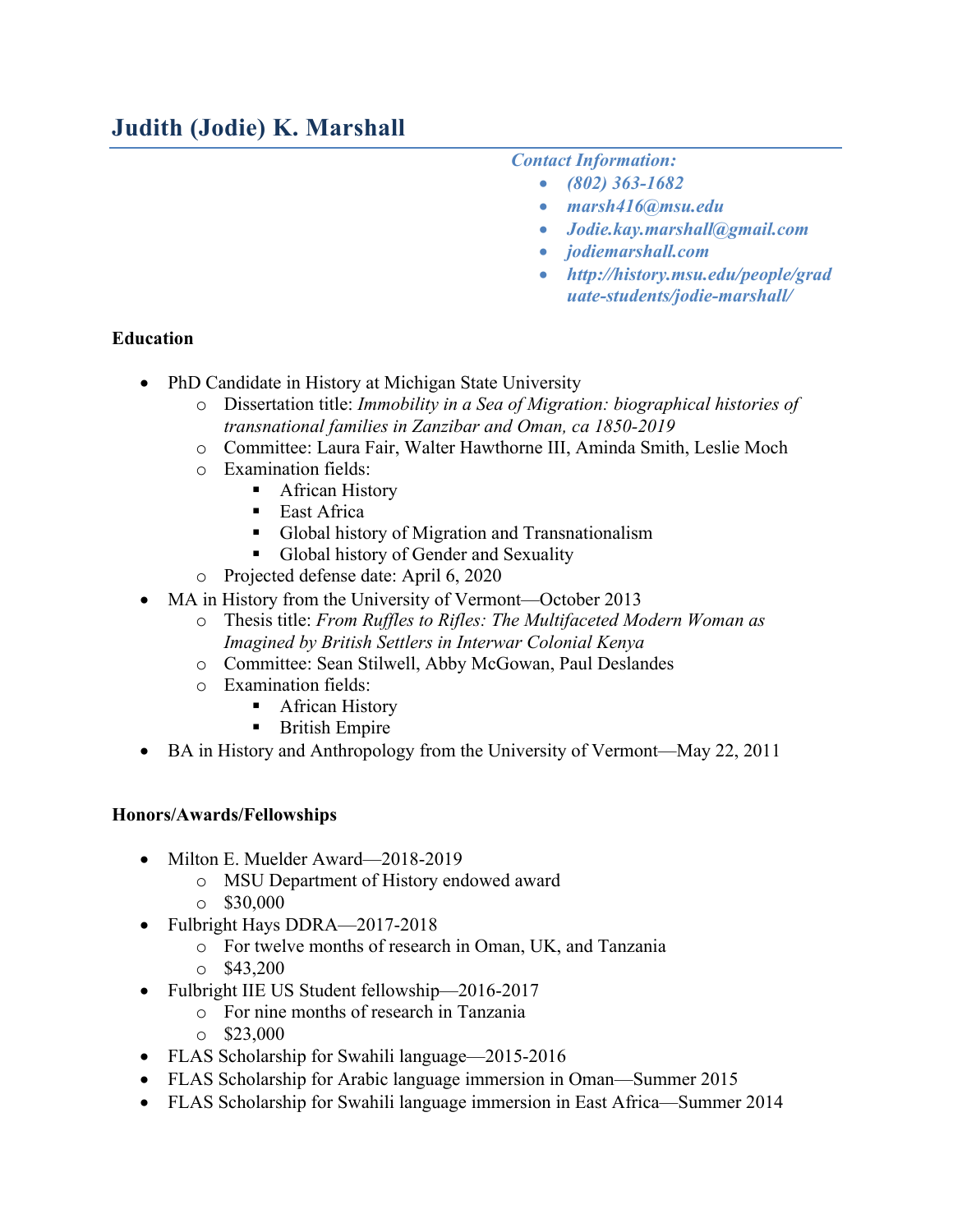- Harold Marcus Scholarship—2013-2016
- Critical Language Scholarship for Arabic language immersion in Tunisia—Summer 2012
- Phi Beta Kappa—2011
- Cum Laude (University of Vermont)—2011
- Lambda Alpha member (National Anthropology Honor Society)—2011
- Phi Alpha Theta member (National History Honor Society)—2010
- Dean's List (University of Vermont)—2007-2011
- Vermont Scholar Fellowship—2007-2011

### **Publications**

- "Huxley, Elspeth." *The British Empire: A Historical Encyclopedia*. Santa Barbara: ABC-CLIO, 2018.
- "Quinine Capsule." *The British Empire: A Historical Encyclopedia*. Santa Barbara: ABC-CLIO, 2018.
- Review of *African Appropriations: Cultural Difference, Mimesis, and Media*, by Matthias Krings, H-Net: H-Material-Culture, 2016.
- "Continuity of Religious Dissimilarity: Enslaved Muslims of the Caribbean," *The University of Vermont History Review*, XXI (Fall 2010-Spring 2011), 33-48.

# **Teaching**

Being a GTA involved independently running 3 separate weekly sections of a course each semester, in which I led discussions, lectured, and created active learning classroom activities. I was responsible for grading and classroom management of 75-100 students per semester.

Graduate Teaching Assistant at Michigan State University

- Europe and the World: French Revolution to Charlie Hebdo—Fall 2016, Spring 2019
- Latin America and the World—Spring 2015
- Europe and the World: Exploration to Colonialism —Fall 2014

Online teaching at Michigan State University

- Pandemics: Past, Present, and Future—Fall 2020
- Social Science of Sports: Culture and Soccer—Summer 2015, Summer 2016
- World History to 1500—Summer 2014

Graduate Teaching Assistant at University of Vermont

- Introduction to American History 1642-1865—Fall 2012
- Introduction to African History since 1865—Spring 2012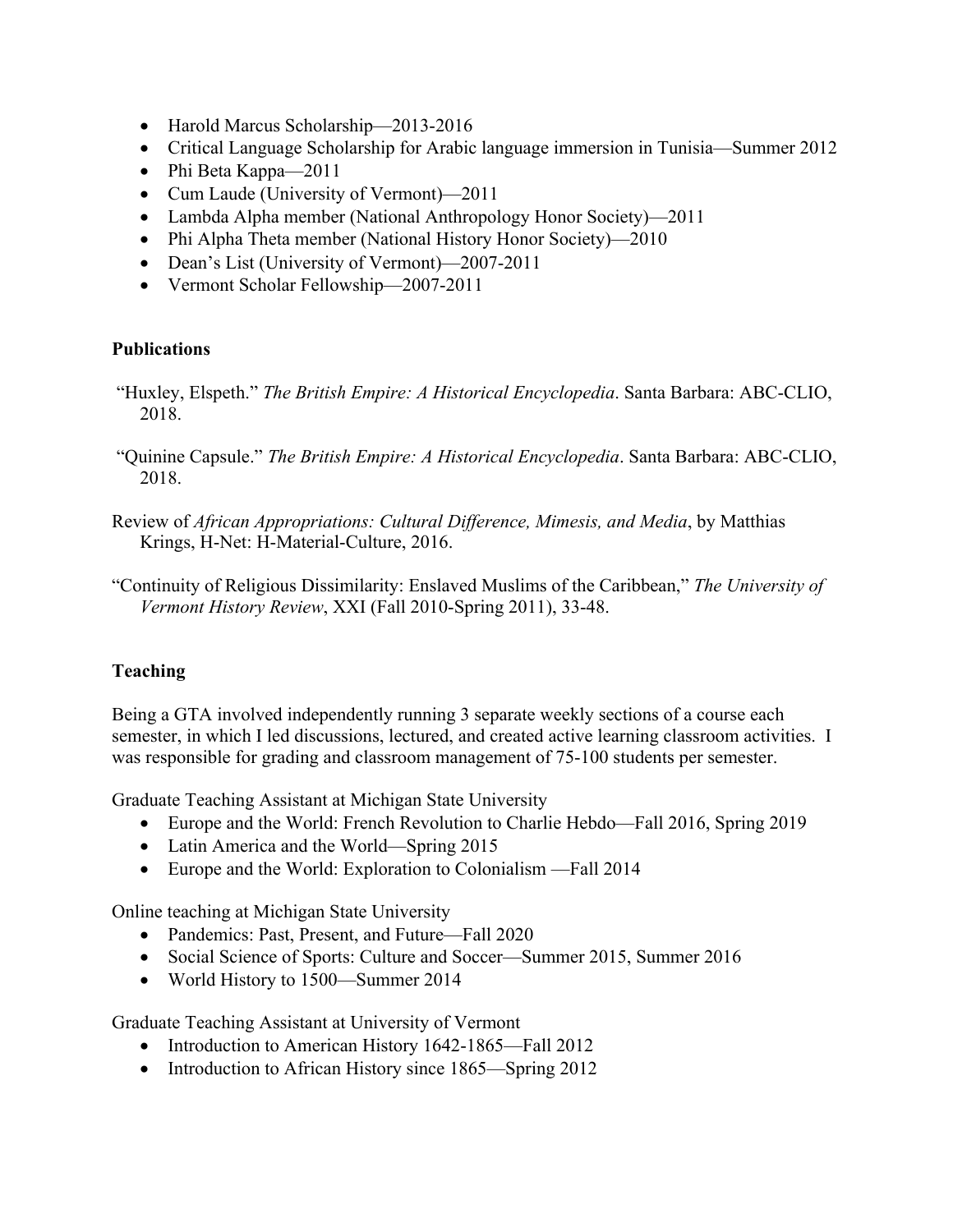Courses developed—syllabi available upon request:

- African history to 1800
- African history since 1800
- Africa in the Indian Ocean World
- History of the British Empire in Africa and the Indian Ocean
- History and Cultures of Migration
- Women in Muslim History
- Mermaids, Pirates, and Fish: Global history of Oceans
- Sex in Africa
- Diasporas in African History

### **Conference Participation**

"Inventing and ignoring a border between land and sea in colonial Zanzibar" at African Studies Association annual meeting, (deferred from November 2020 to November 2021 for COVID)

"Immobility during mass migration: biography of a murdered family's things" at a panel sponsored by the Islam in Africa Studies Group at the African Studies Association annual meeting, November 2019

Panel Discussant: "Transcending Boundaries" IGHS Conference at Central Michigan University, March 29, 2019

"Microhistories of Global Oceans: A Comparative Historiography of Atlantic and Indian Ocean Microhistories" at the MSU Africanist Graduate Student Research Conference, Michigan State University, March 19, 2016

"We Follow by Jet Planes': Migration between Zanzibar and Oman in the latter half of the Twentieth Century" at Migration Without Boundaries: An Interdisciplinary Graduate Student Conference on Migration, Michigan State University, October 11, 2014

"'Upholding the Prestige of the Empire in Evening Dress': Visual Culture of the White Female Body and Imperial Femininities among British Settlers in Interwar Kenya" at the Windy City Graduate Student History Conference, University of Illinois Chicago, November 2, 2013

"Muscular Maternalism and the Memsahib in Colonial Kenya" at the MSU Africanist Graduate Student Research Conference, Michigan State University, October 26, 2013

### **University/Department Service**

- Ran workshops for the MSU Writing Center—2016, 2019
	- o On applying to Fulbright—2019
	- o On applying to Graduate School—2016
	- o On writing in the humanities—2016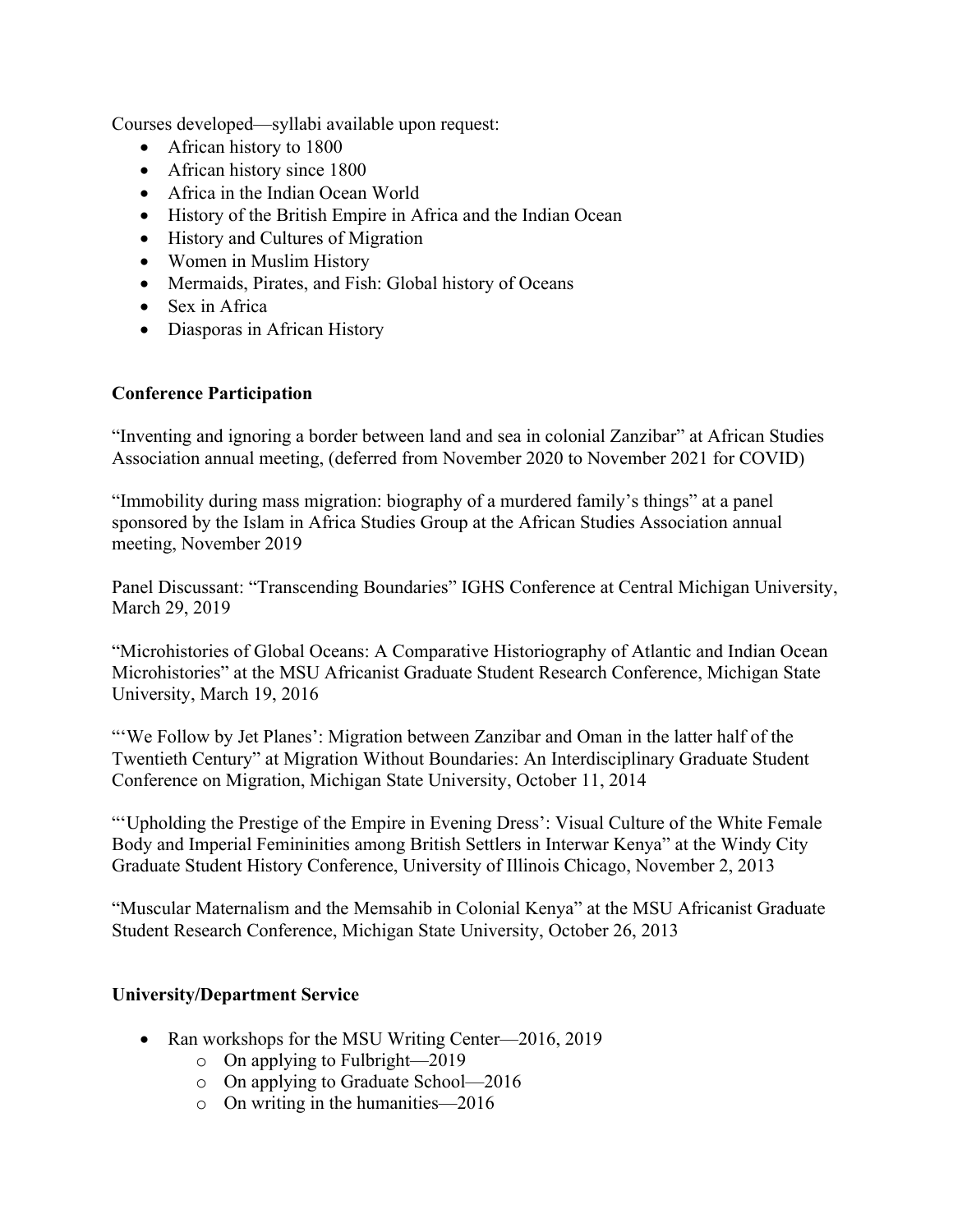- Ran workshops for the MSU Graduate History Association—2015, 2016, 2019
	- o On digital tools for analogue historical research and writing—2019
	- o On grant applications for social research abroad—2016
	- o On preparing for comprehensive exams—2016
	- o On making the most of conferences—2015
- MSU Africanist Graduate Student Research Conference organizing committee—2013- 2017
	- o Chair of Advertising subcommittee—2015
		- § Ran advertising subcommittee meetings
		- Promoted the conference at MSU, on H-Net, among the pubic within the greater Lansing area, and at regional universities
		- Designed flyers and digital promotional materials
		- § Wrote and distributed Call for Papers
	- o Chair of Conference Organizing Committee—2014
		- Responsible for overseeing all subcommittees
			- § Ran meetings of the full organizing committee
	- o Chair of fundraising subcommittee—2013
		- Raised \$8000 from donors
		- Ran fundraising subcommittee meetings
	- Migration Without Boundaries conference organizing committee—2013-2017
		- o Fundraising subcommittee member—2016-17
			- Raised money from donors
		- o Advertising subcommittee member—2013-2015
			- § Promoted the conference at MSU, on H-Net, among the pubic within the greater Lansing area, and at regional universities
			- Designed flyers and digital promotional materials

### **Public Engagement**

I hold public engagement to be foundational to my ethics as a scholar. Most important to me is sharing my findings within my research locations, remembering that it is their history and constantly being delighted with the genuine interest that people in Zanzibar and Oman show for my research. But I also prioritize engagement with the American public, not only for the emotive reason that research in its greatest ideal should advance public knowledge but also out of gratitude for the fact that my research has been generously funded by the American taxpayer through multiple large Fulbright grants.

- Guest lecture in Swahili at Fuoni Mambosasa Primary School (in Zanzibar) on history of Zanzibar-Oman connections—July 2019
- Guest lecture on methods in African history to undergrads at University of Illinois Urbana-Champaign—April 2019
- Public lecture on historical connections of Oman with Zanzibar at the Center for Omani Arabic in Muscat—May 2018
- Public lecture at Limbani Secondary School (in Pemba, TZ) on methods of historical research—October 2017